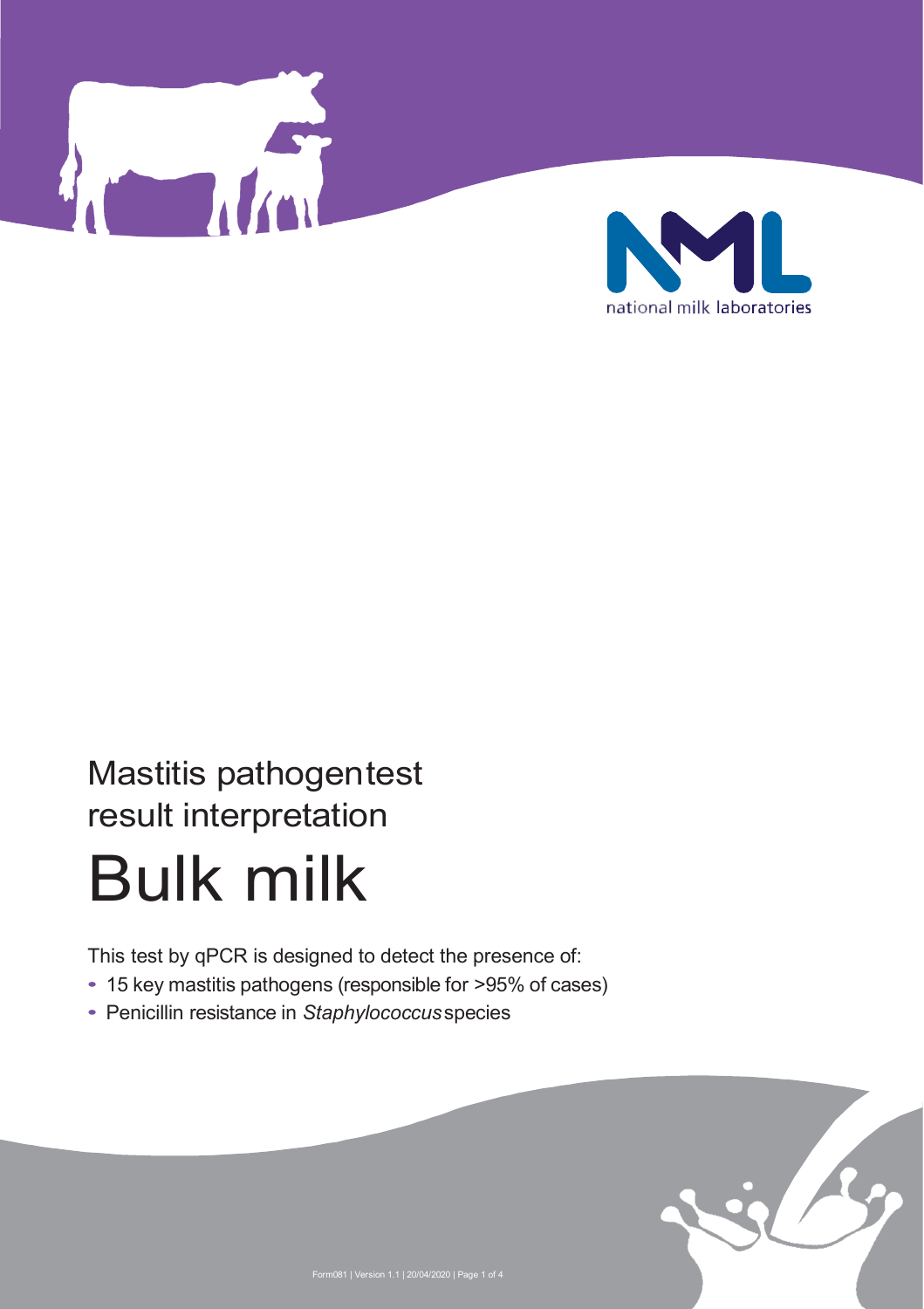**Results are available through Micro Monitor on the Herd Companion website (via - www.nmr.co.uk). Please contact customer services for login details calling 03330 043 043.**

# **Result Interpretation - Mastitis Pathogens**



Where >90% or >99% of the bacterial load is attributed to one pathogen, this will appear in the report.

# **Pathogens can be split roughly into two groups (though some can fit into both groups)**

#### **Contagious mastitis pathogens**

*Staphylococcus aureus*, other *Staphylococcus species*, *Corynebacterium bovis*, *Streptococcus agalactiae, Streptococcus dysgalactiae, Mycoplasma bovis &* other *Mycoplasma*  species.

Contagious pathogens are well adapted to survival and growth in the mammary gland and frequently cause infections lasting weeks, months or years. The infected gland is the main source of these organisms in a dairy herd and transmission of contagious pathogens to uninfected quarters and cows occurs mainly during milking time via cloths, gloves and teat liners.

**Presence of** *Strep agalactiae* **should be looked at as a matter of priority. Please remember that contamination with environmental bacteria could occur if poor sampling technique is used.**

### **Environmental mastitis pathogens**

*Streptococcus uberis*, *Escherichia.Coli*, *Enterococcus* species, *Serratia marcescens*, *Truperella pyogenes & Peptoniphilus indolicus, Klebsiella* species, *Prototheca* species and Yeast.

The primary source of environmental pathogens is the surroundings in which a cow lives. Sources of environmental pathogens include manure, bedding, feedstuffs, dust, mud and water

Low levels of some bacteria (e.g. Coagulase negative staphylococcus, CNS) can be treated with less urgency. However, different pathogens can have different infective doses. It is therefore important to discuss result interpretation with your vet.

**Abbreviated hereafter as E**.

**Abbreviated hereafter as C**.

**BULK RESULTS SHOULD NOT BE USED AS A TREATMENT GUIDE - CONSULT YOUR VET**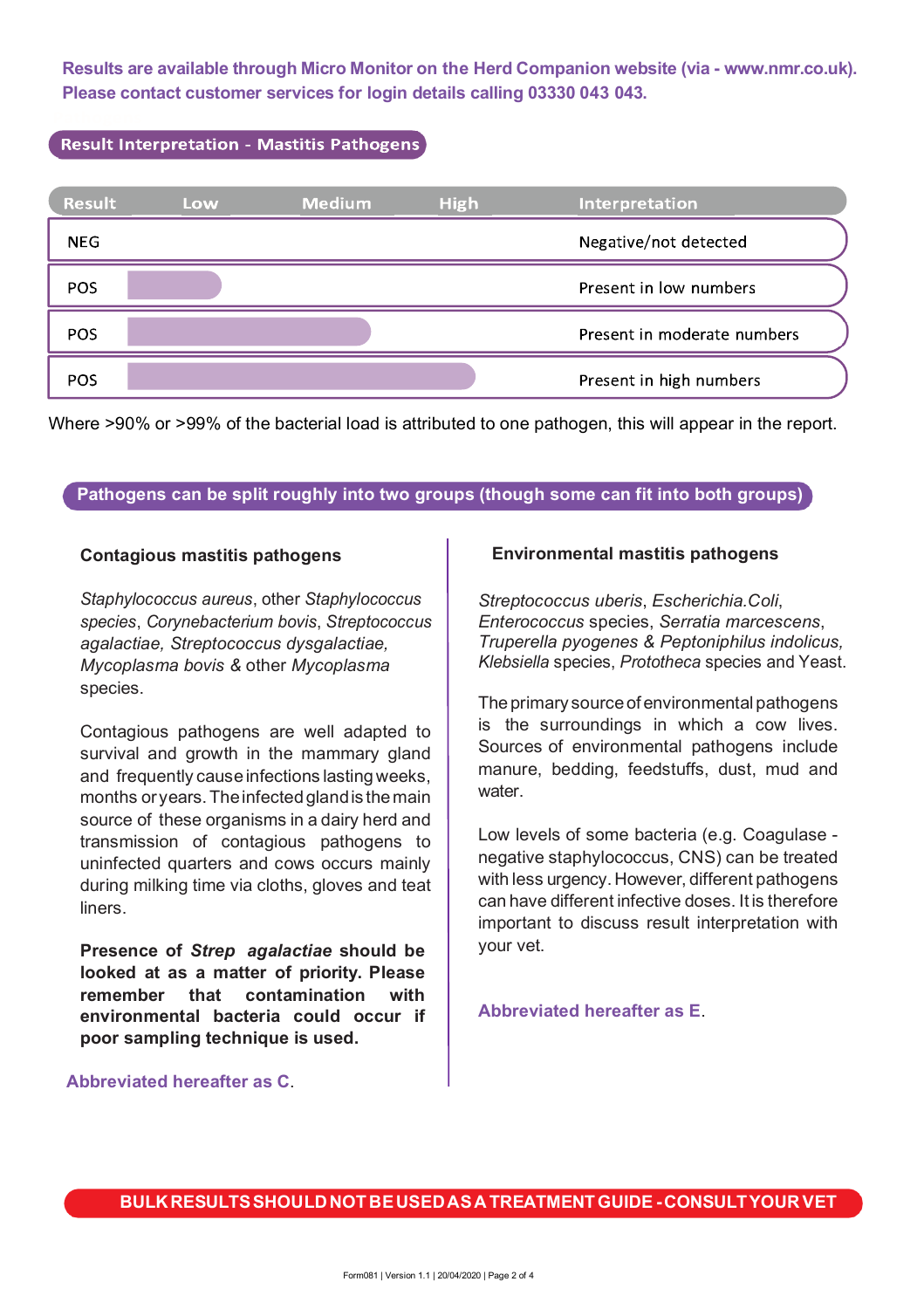#### **Guidance Notes**

*Staphylococcus aureus* **- C** Bacteria are shed from infected quarters in variable numbers. Damage to the udder tissue reduces milk yield significantly. It can be **resistant to treatment with common antibiotics** see note on penicillin on page 5.

*Staphylococcus species (Coagulase Negative Staphylococci (CNS)) - C Sub-clinical mastitis caused by intramammary* infections with CNS is common in dairy cows and may cause herd problems. Control of CNS mastitis is complicated by the fact that the CNS group contains a large number of different species and so veterinary advice should be sought. CNS is of **low pathogenicity** and is unlikely to be the sole cause of infection. **The most likely mastitis-causing bacteria should be ruled out before CNS is considered significant in suspected mastitis cases.**

*Streptococcus agalactiae* **- C** Very high numbers of bacteria are shed and the cell counts can be as high as 10 million without any clinical signs. Bulk milk cell counts also increase considerably with this form of mastitis. **Careful attention to pre-milking teat preparation (teat dipping) is essential** to minimise transmission of this organism. Treatment success rates are usually good but infected cows should be identified. **If this pathogen is present, veterinary advice should be sought immediately.**

*Streptococcus dysgalactiae* **- C** Usually **associated with teat injury, either hyper keratosis or physical damage** that may be caused by **poor milking machine function**. It is essential to **assess teat condition** and consider having the **milking machine tested**. Infections tend to be subclinical.

*Corynebacterium bovis* **- C** Sources of *C. bovis* are **infected udders and teat canal**. Spread of *C. bovis* is from **cow to cow at milking**. Correct **pre and post-milking teat disinfection** may control the spread from cow to cow. Most cases are not clinical.

*Mycoplasma bovis -* **C** Infection can **spread from cow to cow at milking.** Mastitis cases can be severe and have a poor response to treatment. Cows with Mycoplasma mastitis should be **kept in a hospital pen and always milked last** to prevent infection spreading. **If this pathogen is present, veterinary advice should be sought immediately.**

*Mycoplasma* **species – C** Although *Mycoplasma bovis* is the most common cause of Mycoplasma mastitis cases, other Mycoplasma species are occasionally identified. Cows should be kept in the hospital pen and milked last to prevent infection spreading. **If this pathogen is present, veterinary advice should be sought.**

*Streptococcus uberis* **- E/C** A **common cause of new infection in the dry period**. It can produce mild to severe mastitis that may be difficult to treat. It can be shed in very high numbers by infected quarters. Sub-clinical infections may occur resulting in high cell count cows. Cow to cow transmission is also possible so good teat preparation and disinfection can be useful to minimise transmission. *S. uberis* can be found in bulk milk samples as a contaminant if milking hygiene processes are not maintained.

*Prototheca* **species – E/C** *Prototheca* are algae **found in the environment** and often associated with contaminated water and recycled sand bedding. If found in bulk milk samples then it is likely there are one or more infected cows in the herd. **If this pathogen is present, veterinary advice should be sought.** 

**Escherichia coli (***E.coli***) - E** *E.coli* rarely causes persistant sub-clinical mastitis and thus care must be taken when interpreting bulk milk results when *E.coli* is present. It can be found in bulk tank samples as a contaminant if milking hygiene processes are not maintained. Also **pre-dipping and drying teats** prior to milking may reduce levels in the bulk tank.

**Enterococcus species - E** These bacteria are **found in the gut** and are an **indicator of faecal contamination**. Recommended control procedures include **effective milking time hygiene** and pre- and post-milking teat disinfection. Also consider dry cow and cubicle bedding hygiene

**Klebsiellaspecies - E** This is a member of the **coliform** family and are **found in the faeces**, in **bedding** and on **wet, dirty udders**. If found in bulk milk samples, it is likely that contamination is the cause.

*Serratia marcescens* **- E** Infection can be sub-clinical or clinical. Transmission can be minimised by ensuring good bedding and teat hygiene. It is possible that this pathogen could be shed into the bulk milk from sub-clinical cows.

*Trueperella pyogenes & Peptoniphilus indolicus - E Sources include wound infections, teat injuries, udder infections,* abscesses and genital tracts. As *T. pyogenes* often causes acute mastitis, leading to clinical cases and milk withdrawal from the bulk tank, it is unlikely to be found in bulk tank samples.